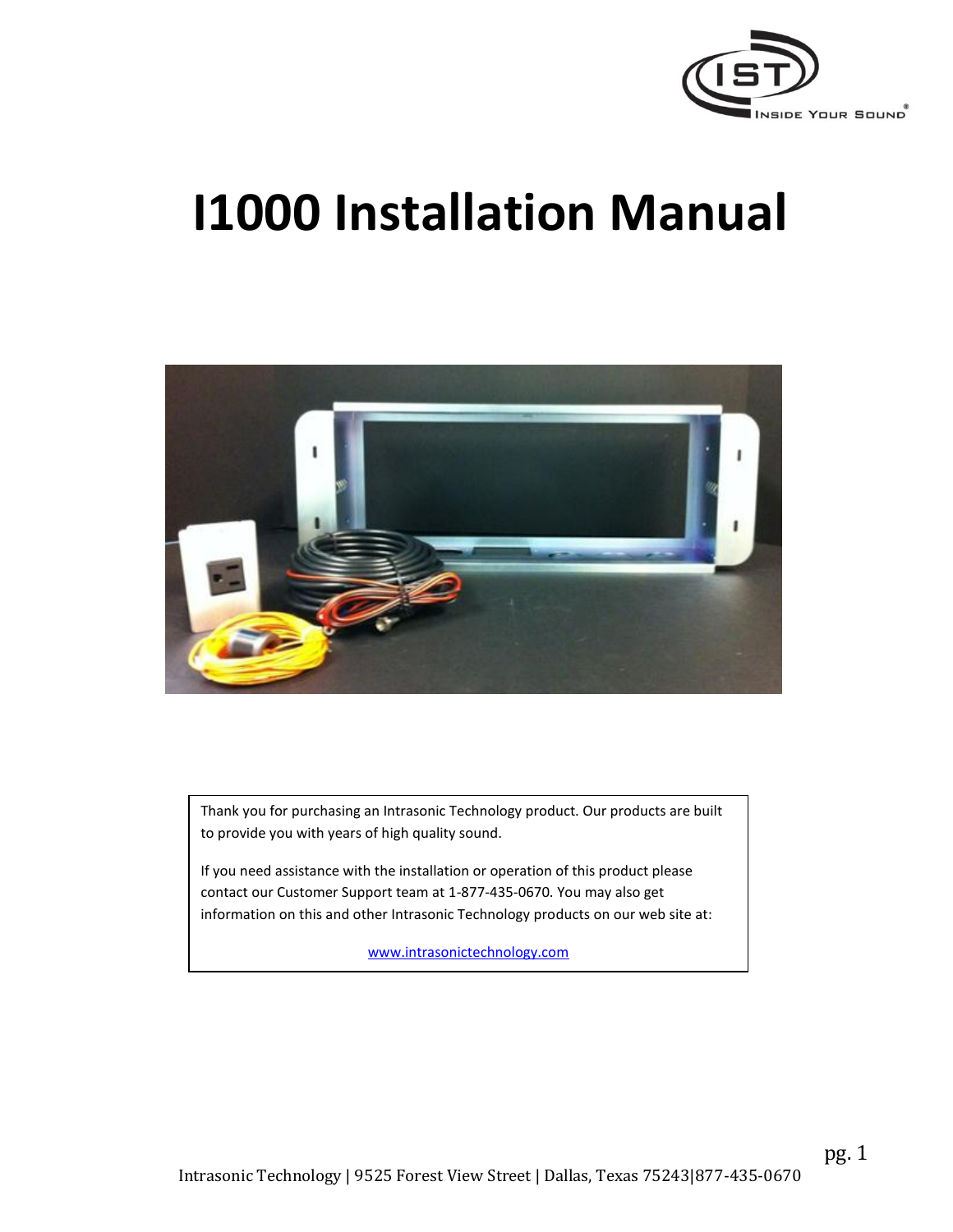

## **Table of Contents**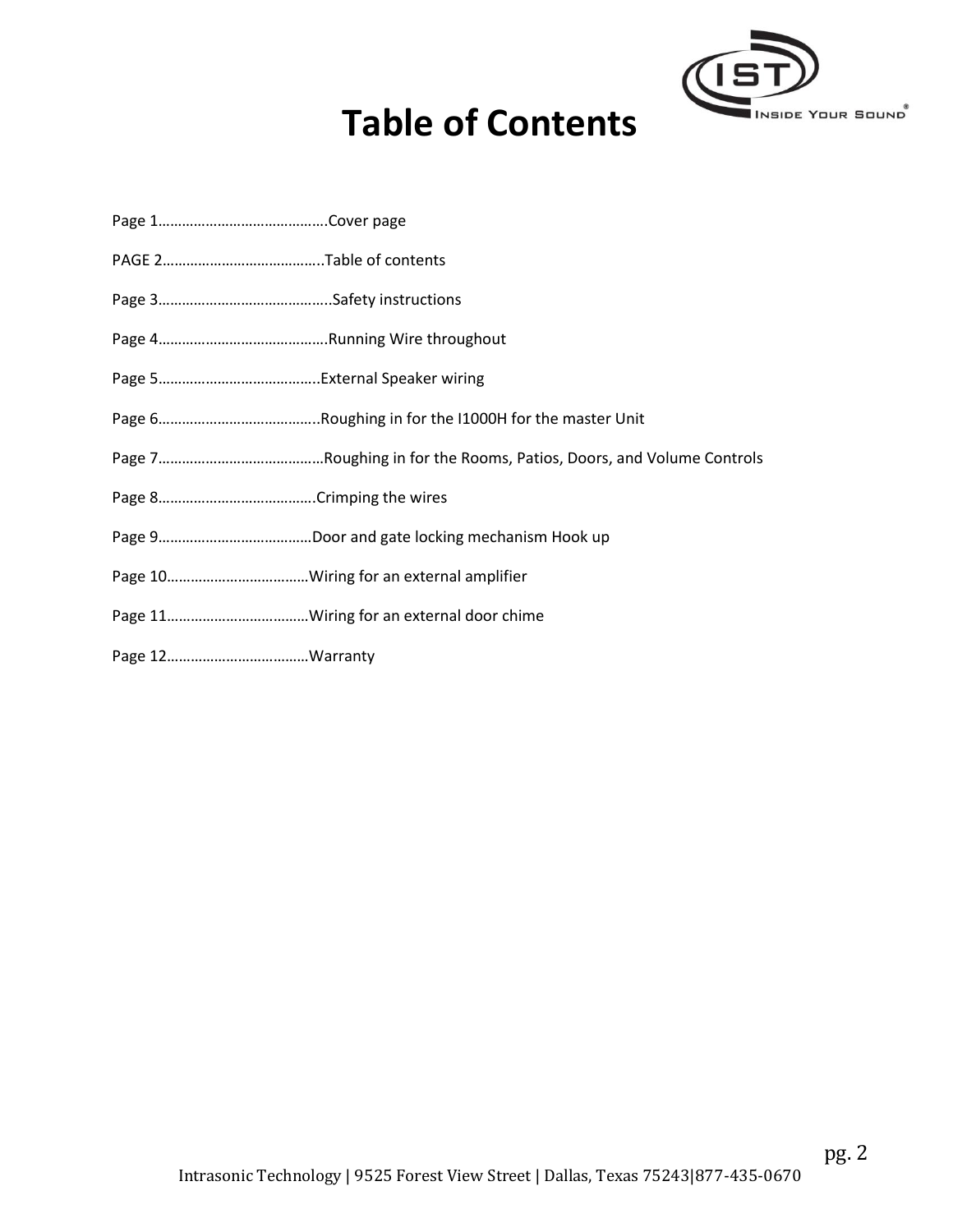



### **Safety Instructions**

- Please read all instructions in its entirety before installing the I1000 system.
- To reduce risk of electrical shock, the I1000 system must be installed by a qualified installer or dealer.
- Do not attempt to remove or repair the I1000 system. Call a qualified installer or dealer.
- Do not expose any of the I1000 system to water.
- Do not install room, patio, or door within 10 feet of each other or back to back in the same wall cavity, or on walls facing each other.
- Do not mix the I1000 system with any other system. The I1000 is only compatible with other I1000 products.
- Do not use staple cables or use wire splices
- Use a dedicated 110V line to the master.
- Do not install near light switches or near dimmer controls.
- Do not install near Air conditioning ducts and metal plates for they may damage cables.
- Do not exceed over 300 feet for each run of wire from the master to a room, patio, or door station.
- Do not daisy chain any part of the system. All of the stations need to run back to the master.
- Do not install near any heat sources.
- Label all wires running back to the master.
- Only one Auxiliary input can be installed for the I1000 System.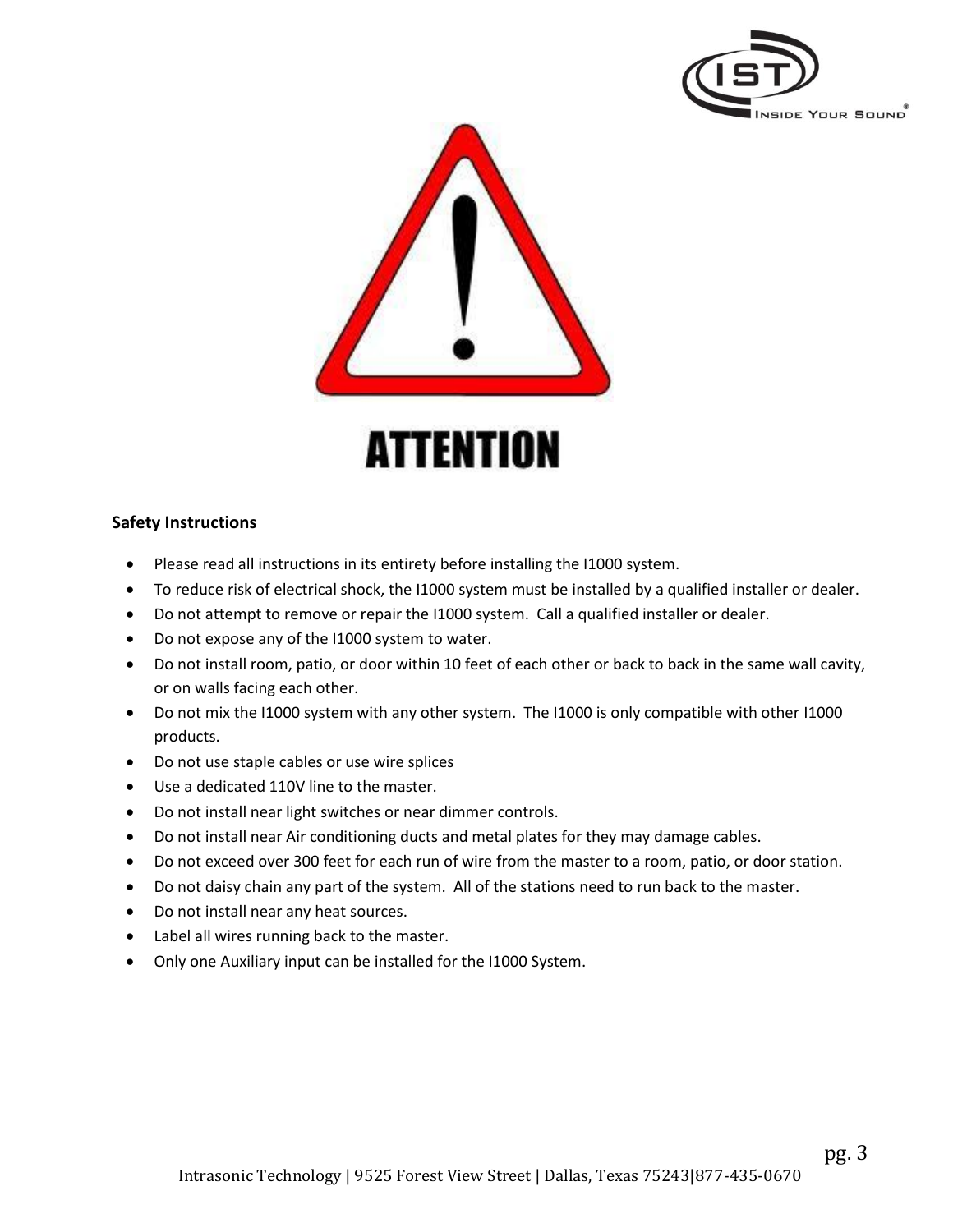### **Wiring**



### **I1000M**

Run a dedicated 110V line from the circuit breaker to where the I1000M master unit will be mounted.

### **Important Information**

Not having a dedicated line could cause popping, humming, or buzzing.

### **I1000R, I1000P, I1000D, I1000VC, AUXWP**

Run Cat5 wire from where each room, patio, door, volume control, or auxiliary unit will be mounted back to where the master will be mounted.

### **Important Information**

- Maximum of 20 units, room, patio, door, and volume control. Any combination.
- The maximum length of cable run is 300 feet per room, patio, door, volume control, and auxiliary.
- ! Only one AUXWP per I1000M unit.
- AUXWP should be located where you would like to hook up an external source using a RCA connection.
- Label all wires for what is a room, patio, door, auxiliary, and where they are located.
- Do extra labeling if you want to name and number what unit is what. (Example: Master bedroom, kid bedroom, garage, kitchen, ext.…)
- For each end of the Cat5 wiring make sure there is sufficient slack for any wiring issues that may arise.

#### **AM/FM Antenna**

The FM antenna wire is the long black wire with a coaxial end that splits into a red and black wire. The coaxial end will stay where the master unit will be mounted with sufficient slack. The two red and black wires will run to the attic (or the highest point of the house) and split apart as far as possible and nail to the studs in the attic for best reception.

The AM antenna wire is the orange wire what will run up to the attic with the FM antenna but the round black filter will need to stay at the master unit and sit on the bottom of the housing unit. The end of the AM antenna that has the metal prong will stay at the master unit.

#### **Important Information**

 To limit interference with the radio reception, keep the antenna wires away from other power wires and sources.



pg. 4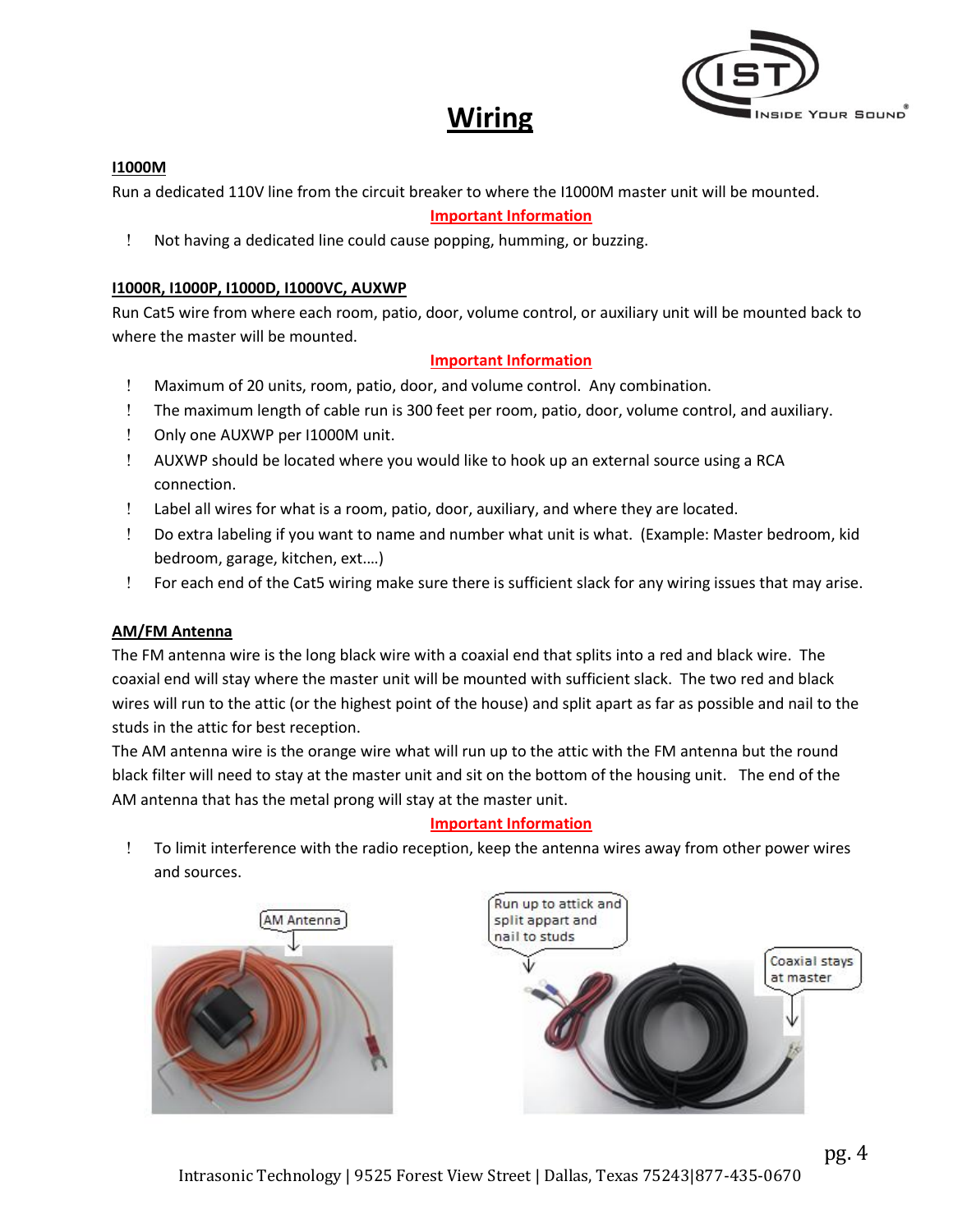

### **External Speaker**

Run 16 gauge speaker wires from the master, room, or patio unit that will have the external speaker hooked up, to where you will have the external speaker mounted. If you are hooking up two speakers to one unit, you will run the wires in series from the unit to the two locations where your external speakers will be mounted. Make sure to leave a service loop of at least 10 inches of cable at both ends. Below is the diagram.



### **Important Information**

- The I1000M system is designed to be used with most 8 ohm speakers.
- There could be a loss of speaker volume when used with higher wattage or low efficiency speakers.
- The use of speakers rated less than 8 ohms could result in system damage.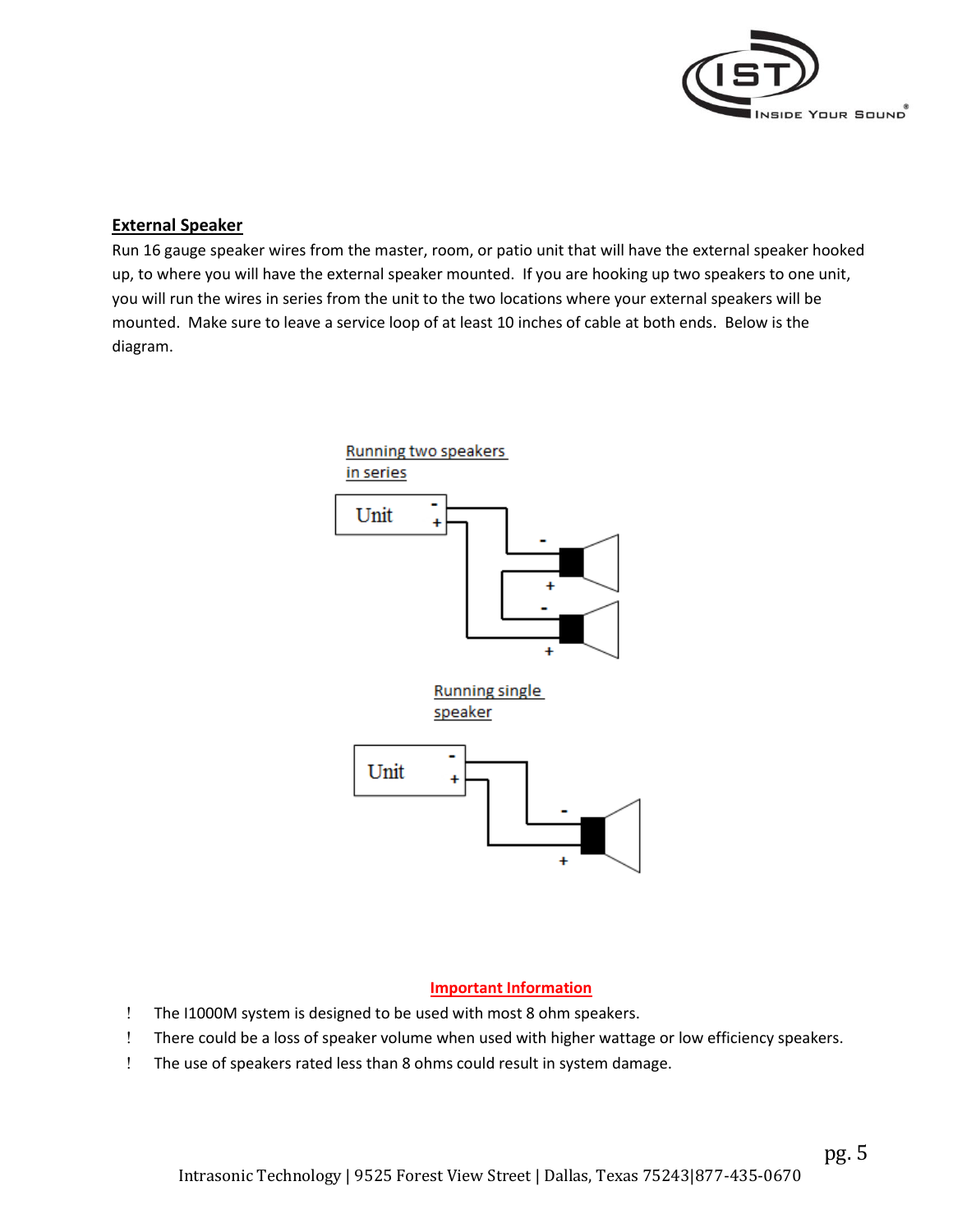

### **Roughing in**

#### **I1000M**

The I1000M master unit uses the I1000H housing unit for installation. The I1000H housing unit will install between the wall studs before the drywall is installed. The install dimensions of the I1000H housing unit is 14½ X 5¾ X 3¼. Make sure the electrical box is on the bottom as you install the I1000H housing unit. Typically the I1000H will install 50inches off the floor. Screw in the I1000H housing unit into the studs making sure the I1000H housing unit is level. Install the electrical outlet box into the slot on the master and hook up the dedicated 110V line to the wires provided on the electrical outlet box.







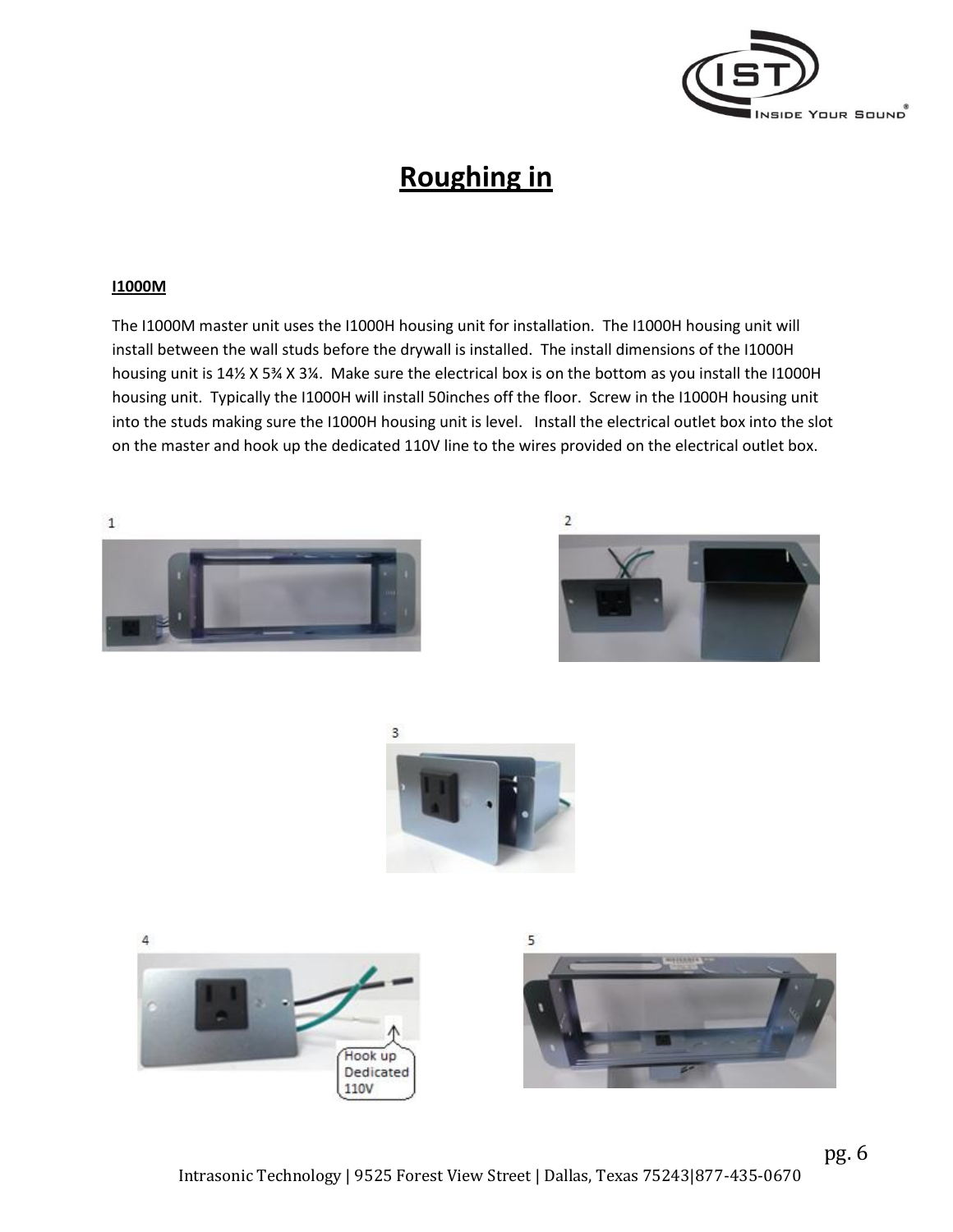

#### **I1000R, I1000P, I1000D**

Room, patio, and door units use a standard depth plastic 2-gang box. Typically these units will install 50"in off the floor. The suggested manufacturer brand of the 2-gang box is Carlon, model B232 series and BH 235 series. Cut a hole in the sheet rock to mount the 2-gang boxes for the room, patio, and door units. Before you mount the 2-gang box feed the Cat5 wiring through the 2-gang box and then mount the 2-gang box. The suggested mounting for these units is 50 inches from the floor.

#### **Important Information**

- There are recess and surface mount boxes available for the patio (I1000P), and door (I1000D) stations.
- IPSMB Patio surface mount box for I1000P
- IPRSB Patio recessed box for I1000P
- IDSMB Door surface mount box for I1000D
- IDRSB Door recessed box for I1000D

#### **I1000VC, AUXWP**

Volume control and auxiliary units use a standard single gang box, the same style as the 2-gang box. Cut a hole in the sheet rock to mount the single gang box for the volume control and auxiliary units. Before you mount the single gang box feed the Cat5 wiring through the single gang box and then mount the single gang box.

### **Single Gang Box**



**Double Gang Box** 

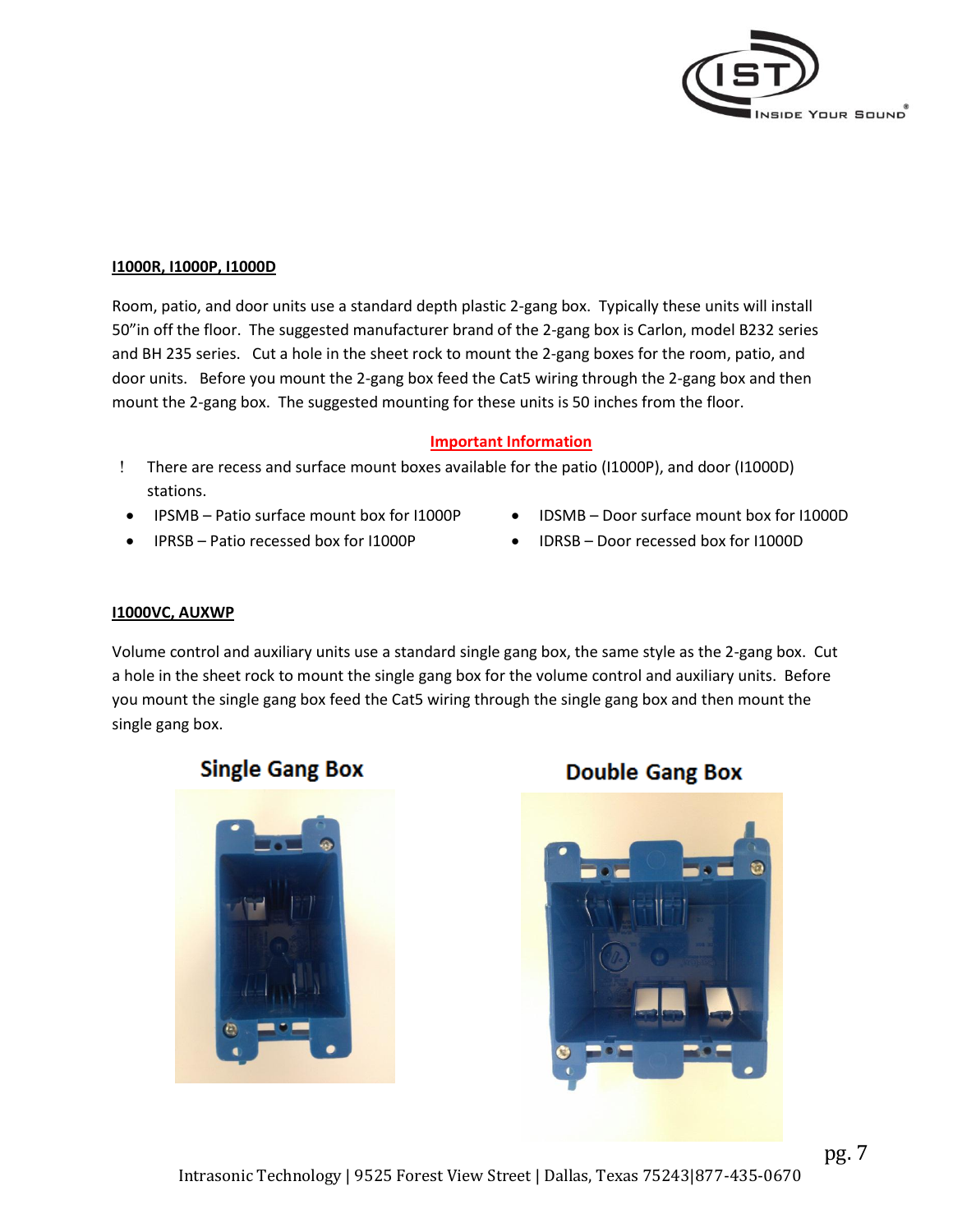

### **Crimping RJ45**

### **RJ45**

Follow the color code diagram below and crimp the RJ45 connector on both ends the exact same way. Test each cable for shorts and opens using an RJ45 tester. The RJ45 tester is not 100% accurate and there is another way of testing once all the units are installed.

### **Important Information**

- Check Trouble shooting tips if the system does not test properly
- Call Technical Support if you run into any issues 877-435-067



pg. 8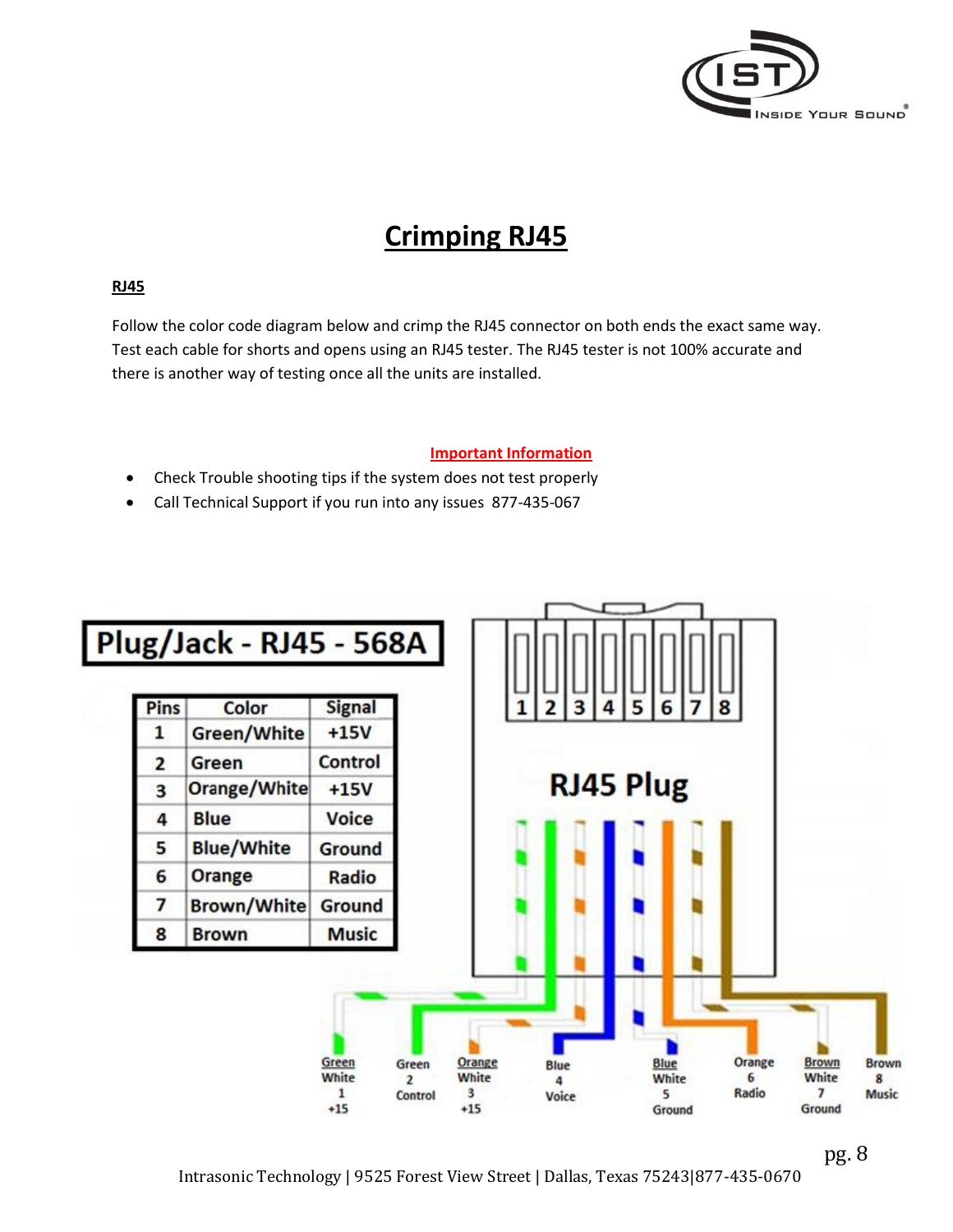

### **Door or Gate Release**

### **I1000DR**

The door release unit, I1000DR, should be located close to each door or gate to be controlled. The unit can be mounted in a closet or somewhere out of sight close to each door or gate. Mounting is accomplished with a deep single gang box. Run standard 16 gauge 2 conductor cable from a 12 volt AC or DC source to the door release unit. Run another 16 gauge 2 conductor cable from the door release unit to the door speaker. Be sure to leave a service loop of approximately 10 inches on both ends.

#### **I1000DRM**

Run a third 16 gauge 2 conductor cables from the door release unit to the door strike unit, I1000DRM, Door Release Mechanism.



**I1000D**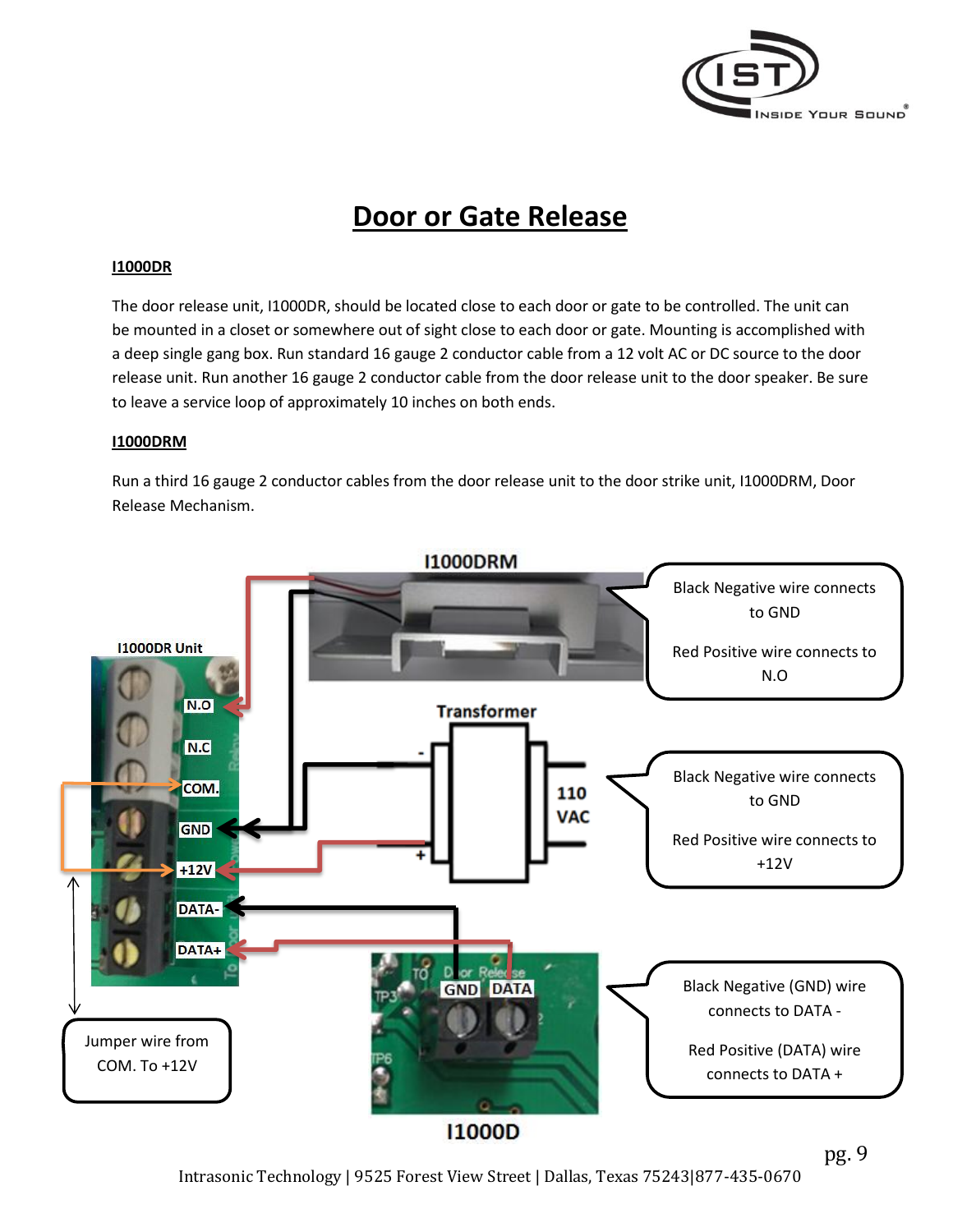

### **Wiring for External Amplifier**

### **I1000M, I1000R, I1000P**

The I1000M master unit, I1000R room unit, and I1000P unit can have an external amplifier hooked up to it. When you hook up an external amplifier you will be able to get stereo sound from the local input only, and only if what is hooked up has stereo capabilities.

### **Important Information**

- Must use a self-powered external stereo amplifier
- Amplifier must support 8om speakers
- Do not use a home theater amplifier
- The I1000 system radio will not be stereo
- Stereo option is only available for the local input at the location the external amplifier is hooked up to.



pg. 10 Intrasonic Technology | 9525 Forest View Street | Dallas, Texas 75243|877-435-0670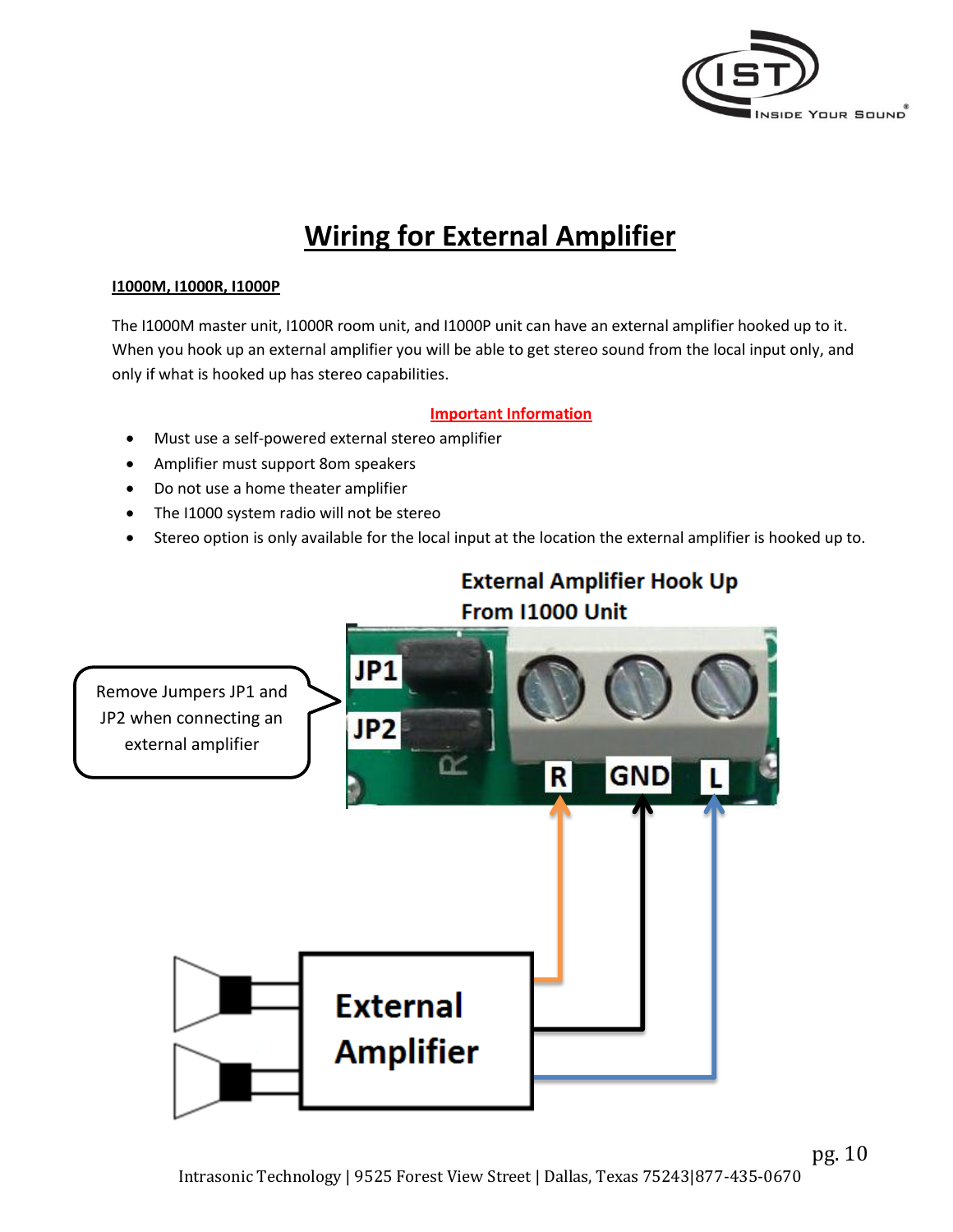

### **Optional**

### **Wiring for External Door Chime**

#### **I1000D Door Unit**

To use an external door chime you will need an AC transformer to power the external door chime, 24VAC max. Please review the diagram for hooking this up properly.

### **Important Information**

 $\bullet$  To only hear the optional door chime, simply turn the system volume down at each station while the door station is ringing through that station.



### **Wiring A I1000D with only 4 wires**

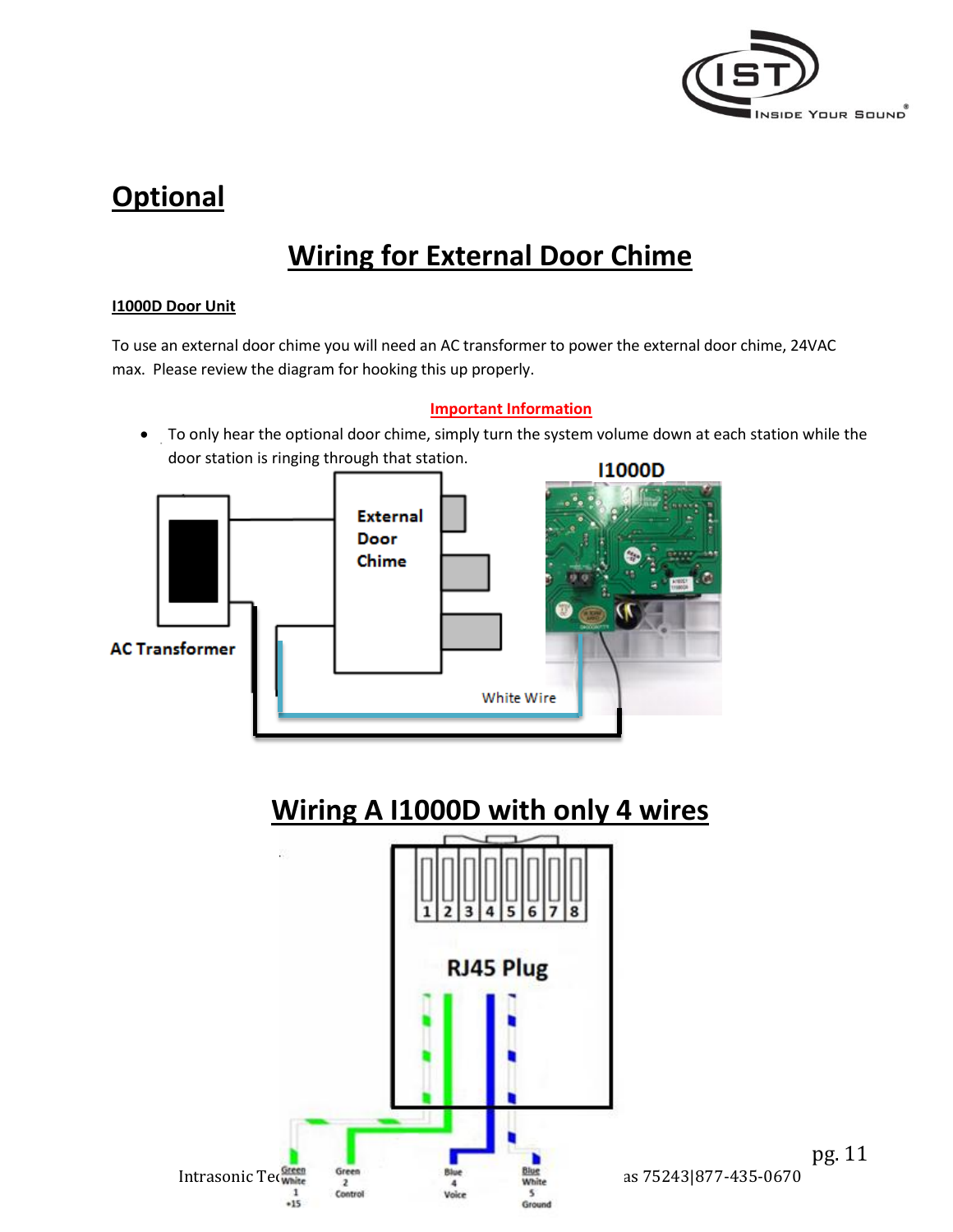

### **Intrasonic Technology 2 Year Limited Warranty**

Intrasonic Technology warrants its products to be free of manufacturing defects for two years from the date of closing or actual installation. This warranty only applies to products purchased from authorized dealers and distributors. If proof of installation cannot be supplied, the manufacturing date code may be substituted. This warranty extends to the original user or subsequent owner of the product during the warranty term. Intrasonic Technology will replace or repair the product at its option at no charge with a rebuilt or new product. All products with manufacturing defects must be returned to Intrasonic Technology.

If an Intrasonic Technology product is determined to have a defect, please call our toll free number (877-435-0670) before any attempt to dismantle or repair the product. Any attempt to dismantle or repair the product will void the warranty.

An RMA (Return Material Authorization) will be required prior to returning a product to Intrasonic Technology. To obtain and RMA number, call our toll free number (877-435-0670) and speak with a customer service representative. All products returned without an RMA number will be refused.

The limited warranty is in lieu of any other warranty, expressed or implied and any other obligations or liability on the seller's part. The limited warranty does not cover service calls, damage caused by improper installation, acts of God, or violation of building or electrical codes.

Intrasonic Technology will not be liable for consequential, incidental or other damage arising in connection with use or inability to use this product. In no event shall Intrasonic Technology's liability hereunder exceed the cost of the product covered hereby. No person is authorized to assume for Intrasonic Technology or obligate Intrasonic Technology for any other liability in connection with the sale of this product. Some states do not allow exclusion or limitation of consequential, incidental damage, so the above limitation or exclusion may not apply. This limited warranty gives you specific legal rights, and you may also have other rights, which may vary from state to state.